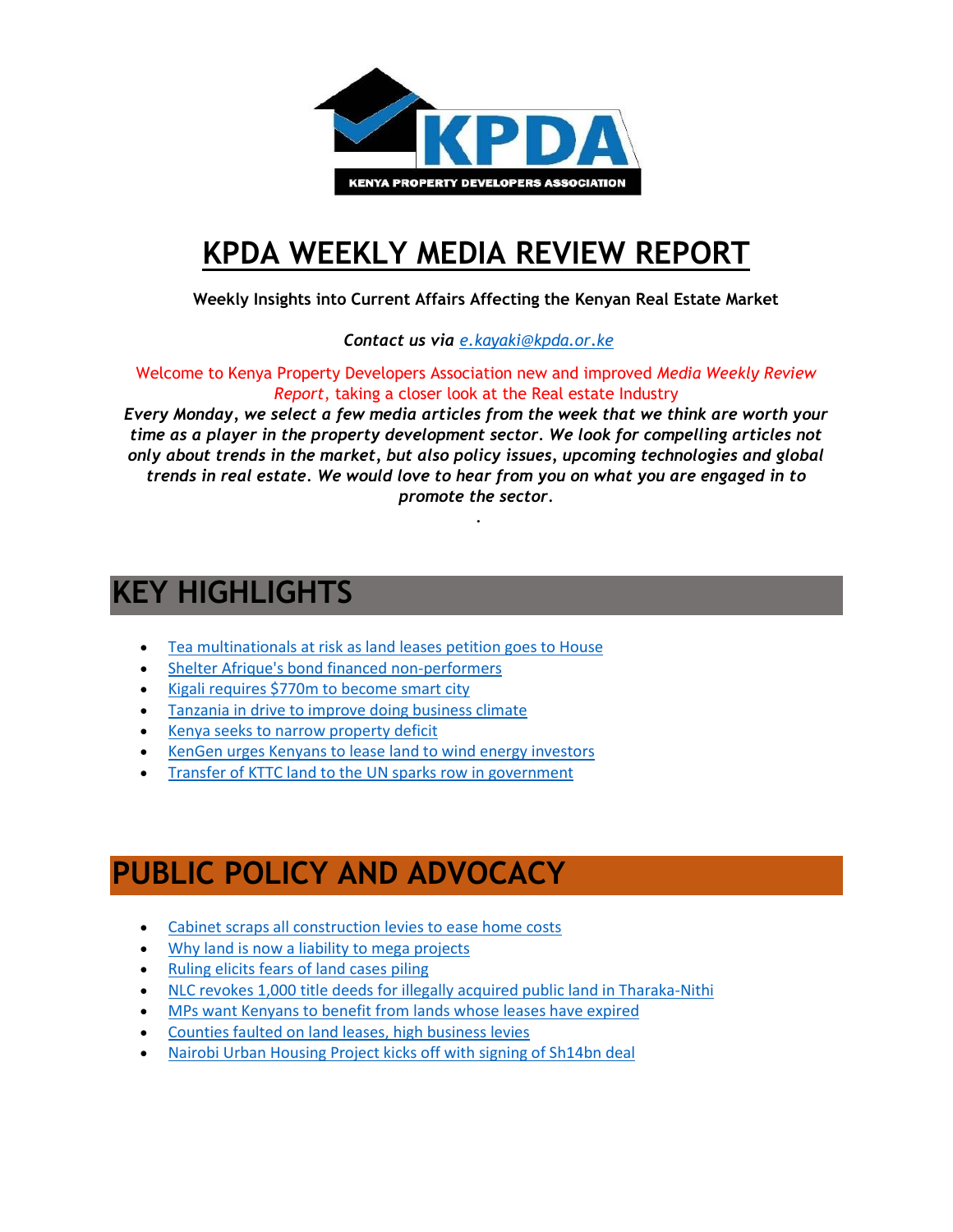#### **UPCOMING EVENTS**



UAE Government with Sharjah Chamber of Commerce & Sharjah Exports are pleased to invite Real Estate, Property Developers, Building Materials Suppliers, Architectures and Designer companies to the Trade Mission Africa in Kenya on 30<sup>th</sup> November 2016 at Fedora Ball Villa Rosa Kempinski, Nairobi-Kenya

The Trade Mission East Africa seeks to provide Kenya companies with an excellent opportunity to enter the market. The Trade Mission agenda will enable companies to meet and interact with government as well as prominent businessmen.

> 30th November 2016 Fedora BallRoom 2nd Floor Villa Rosa Kempinski - Nairobi, Kenya 08:00 - 09:00 Registration<br>09:00 - 10:30 UAE- Kenya Trade Conference 10:30 - 11:15 Networking Coffee Break 11:30 - 17:00 Private Meeting (Business- to - Business Meetings)

> > FREE OF CHARGE !!! All Businesses are welcome to attend To register

www.dubaiconsultancy.ae/registration-kenya

RSVP: +254 728968 914 / +254 789005174 (Mr. Thomas)

#### **MEMBER PROMOTIONS**